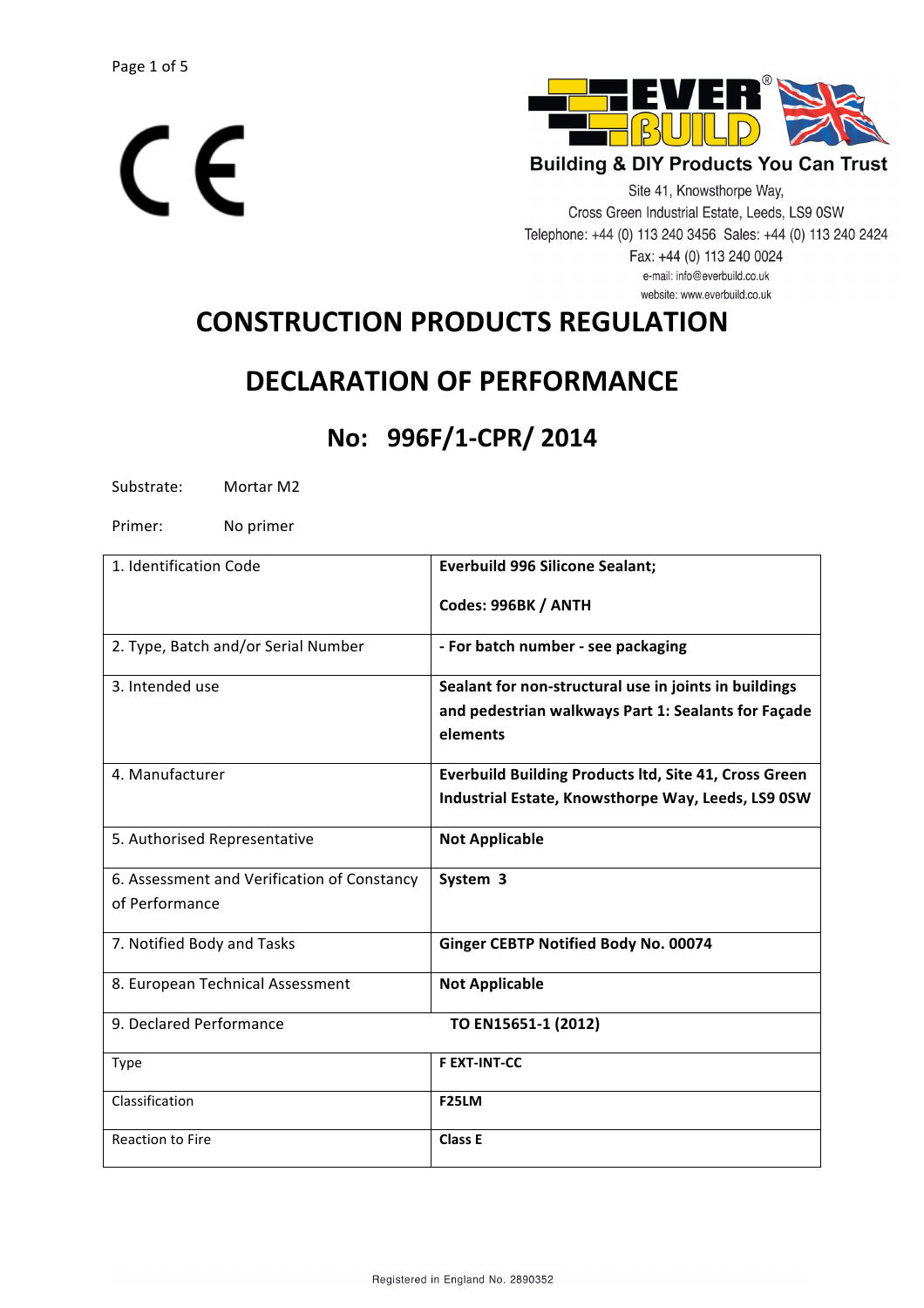

Site 41, Knowsthorpe Way,

Cross Green Industrial Estate, Leeds, LS9 0SW

Telephone: +44 (0) 113 240 3456 Sales: +44 (0) 113 240 2424

Fax: +44 (0) 113 240 0024

e-mail: info@everbuild.co.uk

|  | website: www.everbuild.co.uk |  |
|--|------------------------------|--|
|  |                              |  |

| Loss of Volume ISO10563                                                                           | ≤10%           |
|---------------------------------------------------------------------------------------------------|----------------|
| Resistance to flow ISO7390                                                                        | $\leq$ 3 mm    |
| Adhesion/cohesion properties at maintained<br>extension after water immersion (23°C) ISO<br>10590 | <b>NF</b>      |
| Adhesion/cohesion properties (-30°C)                                                              | $\leq$ 0.9 MPa |
| Durability ISO 8340, ISO 9047 and ISO 10590                                                       | Pass           |

Substrate: Glass

Primer: No primer

| 1. Identification Code                      | <b>Everbuild 996 Silicone Sealant;</b>                       |
|---------------------------------------------|--------------------------------------------------------------|
|                                             | Codes: 996BK / ANTH                                          |
| 2. Type, Batch and/or Serial Number         | - For batch number - see packaging                           |
| 3. Intended use                             | Sealant for non-structural use in joints in buildings        |
|                                             | and pedestrian walkways Part 2: Sealants for                 |
|                                             | <b>Glazing elements</b>                                      |
| 4. Manufacturer                             | <b>Everbuild Building Products ltd, Site 41, Cross Green</b> |
|                                             | Industrial Estate, Knowsthorpe Way, Leeds, LS9 0SW           |
| 5. Authorised Representative                | <b>Not Applicable</b>                                        |
| 6. Assessment and Verification of Constancy | System 3                                                     |
| of Performance                              |                                                              |
| 7. Notified Body and Tasks                  | Ginger CEBTP Notified Body No. 00074                         |
| 8. European Technical Assessment            | <b>Not Applicable</b>                                        |
| 9. Declared Performance                     | TO EN15651-2 (2012)                                          |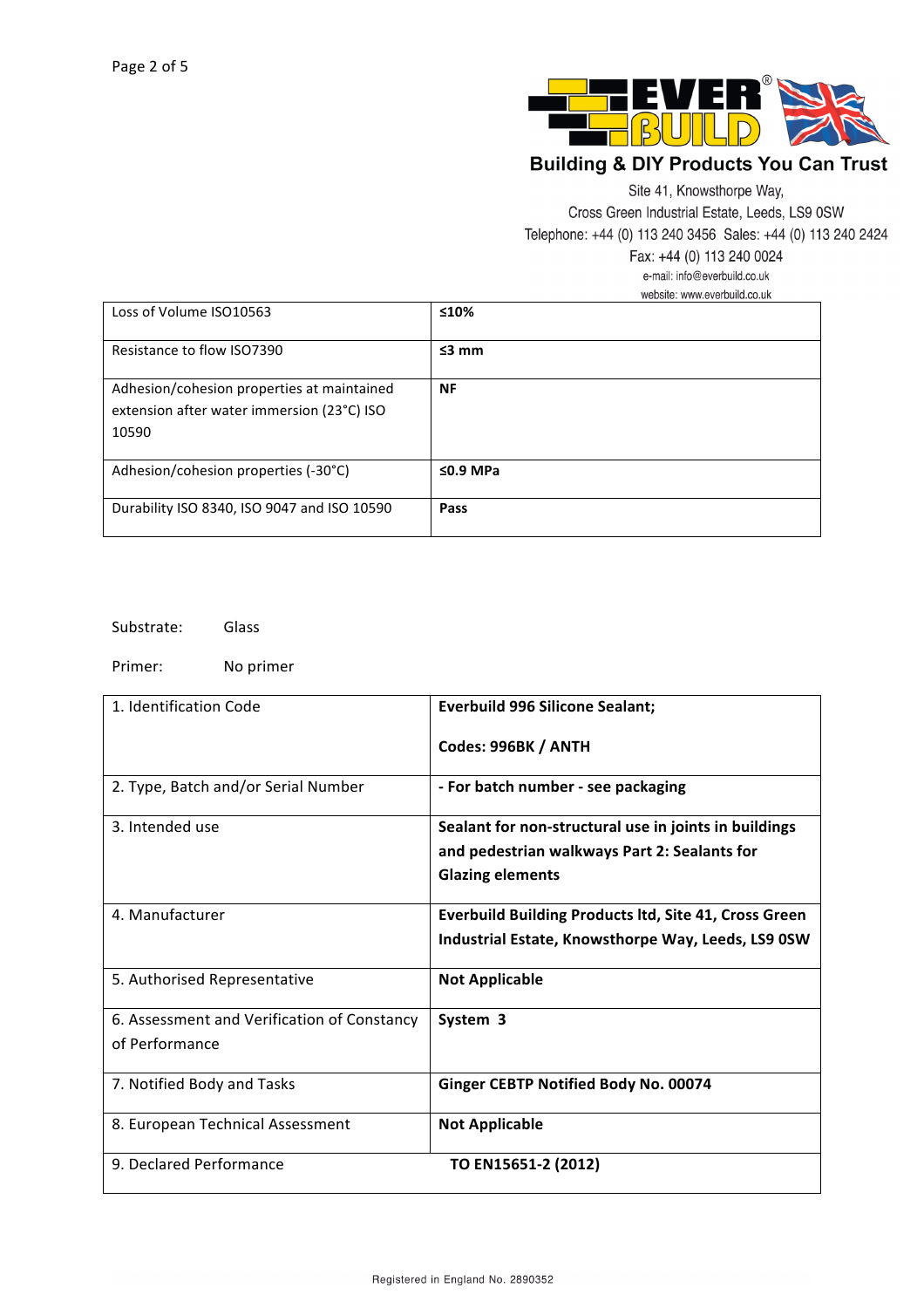

Site 41, Knowsthorpe Way,

Cross Green Industrial Estate, Leeds, LS9 0SW

Telephone: +44 (0) 113 240 3456 Sales: +44 (0) 113 240 2424

Fax: +44 (0) 113 240 0024

e-mail: info@everbuild.co.uk

website: www.everbuild.co.uk

| <b>Type</b>                                    | G-CC       |
|------------------------------------------------|------------|
| Classification                                 | G25LM      |
| <b>Reaction to Fire</b>                        | Class E    |
| Loss of Volume ISO10563                        | ≤10%       |
| Resistance to flow ISO7390                     | $≤3$ mm    |
| Adhesion/cohesion properties at maintained     | <b>NF</b>  |
| extension after water immersion (23°C) ISO     |            |
| 10590                                          |            |
| Adhesion/cohesion properties after exposure to | <b>NF</b>  |
| heat, water and artificial light ISO 11431     |            |
| Elastic recovery ISO 7389                      | ≥60%       |
| Adhesion/cohesion properties (-30°C) ISO 8339  | $50.9$ MPa |
| modified                                       |            |
| Adhesion/cohesion properties at maintained     | <b>NF</b>  |
| extension (-30°C) ISO 8340                     |            |
| Durability ISO 8340, ISO 9047 and ISO 10590    | Pass       |

#### Substrate: Anodised aluminium

Primer: Silicone Primer NP2

| 1. Identification Code              | <b>Everbuild 996 Silicone Sealant;</b>                                                                                            |
|-------------------------------------|-----------------------------------------------------------------------------------------------------------------------------------|
|                                     | Codes: 996BK / ANTH                                                                                                               |
| 2. Type, Batch and/or Serial Number | - For batch number - see packaging                                                                                                |
| 3. Intended use                     | Sealant for non-structural use in joints in buildings<br>and pedestrian walkways Part 3: Sealants for<br><b>Sanitary elements</b> |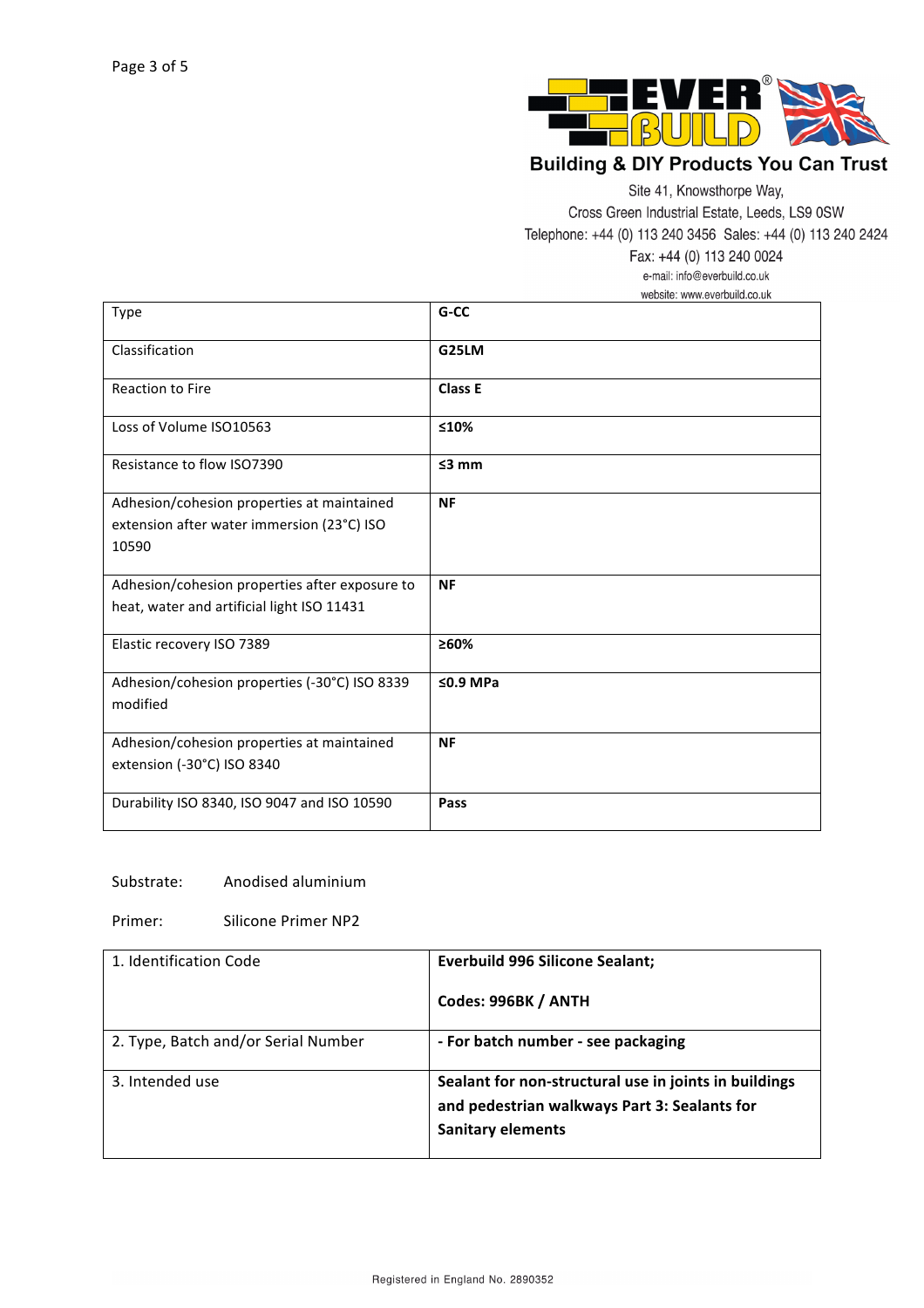

Site 41, Knowsthorpe Way,

Cross Green Industrial Estate, Leeds, LS9 0SW

Telephone: +44 (0) 113 240 3456 Sales: +44 (0) 113 240 2424

Fax: +44 (0) 113 240 0024 e-mail: info@everbuild.co.uk website: www.everbuild.co.uk

| 4. Manufacturer                                                                                   | Everbuild Building Products ltd, Site 41, Cross Green<br>Industrial Estate, Knowsthorpe Way, Leeds, LS9 0SW |
|---------------------------------------------------------------------------------------------------|-------------------------------------------------------------------------------------------------------------|
| 5. Authorised Representative                                                                      | <b>Not Applicable</b>                                                                                       |
| 6. Assessment and Verification of Constancy<br>of Performance                                     | System 3                                                                                                    |
| 7. Notified Body and Tasks                                                                        | Ginger CEBTP Notified Body No. 00074                                                                        |
| 8. European Technical Assessment                                                                  | <b>Not Applicable</b>                                                                                       |
| 9. Declared Performance                                                                           | TO EN15651-3 (2012)                                                                                         |
| Type                                                                                              | S                                                                                                           |
| Classification                                                                                    | XS <sub>2</sub>                                                                                             |
| <b>Reaction to Fire</b>                                                                           | <b>Class E</b>                                                                                              |
| Loss of Volume ISO10563                                                                           | ≤20%                                                                                                        |
| Resistance to flow ISO7390                                                                        | $≤3$ mm                                                                                                     |
| Adhesion/cohesion properties at maintained<br>extension after water immersion (23°C) ISO<br>10590 | <b>NF</b>                                                                                                   |
| Action of the microorganisms : Intensity of<br>growth ISO 846, method B                           | $\overline{2}$                                                                                              |
| Durability ISO 846, method B, ISO 8340, ISO<br>9047 and ISO 10590                                 | Pass                                                                                                        |

The performance of the product identified in points 1 and 2 is in conformity with the declared performance in point 9 . The declaration of performance is issued under the sole responsibility of the manufacturer identified in point 4.